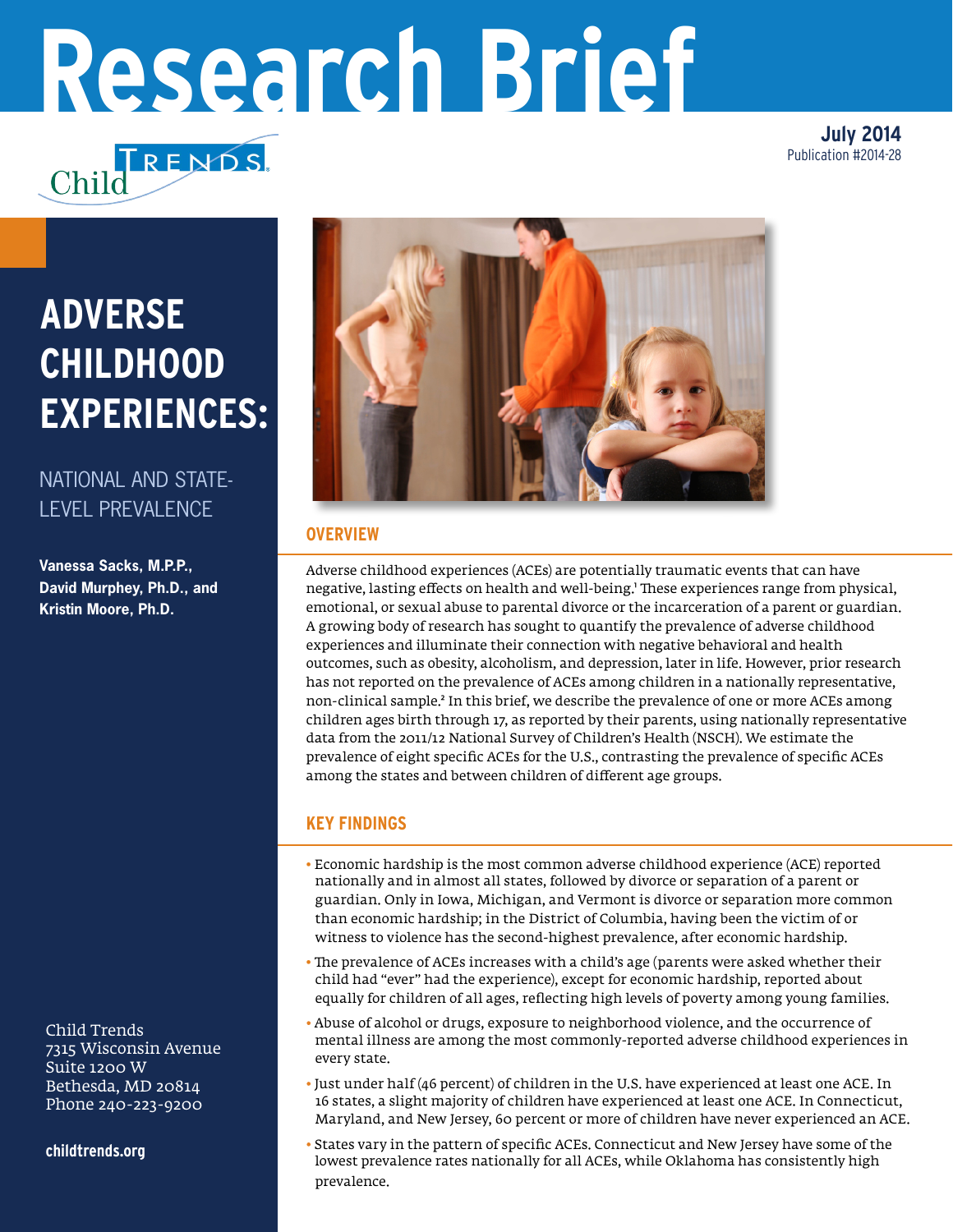#### **MEASUREMENT OF ADVERSE CHILDHOOD EXPERIENCES**

We measured the prevalence of eight adverse childhood experiences (ACEs), consisting of whether the child ever:

- 1. Lived with a parent or guardian who got divorced or separated;
- 2. Lived with a parent or guardian who died;
- 3. Lived with a parent or guardian who served time in jail or prison;

4. Lived with anyone who was mentally ill or suicidal, or severely depressed for more than a couple of weeks;

5. Lived with anyone who had a problem with alcohol or drugs;

6. Witnessed a parent, guardian, or other adult in the household behaving violently toward another (e.g., slapping, hitting, kicking, punching, or beating each other up);

7. Was ever the victim of violence or witnessed any violence in his or her neighborhood; and

8. Experienced economic hardship "somewhat often" or "very often" (i.e., the family found it hard to cover costs of food and housing).

#### **State-Level Variation in the Prevalence of Adverse Childhood Experiences**

Research has found that the highest levels of risk for negative outcomes are associated with having experienced multiple adverse childhood experiences (ACEs). $^{\text{3,4}}$  Table 1 shows the number of ACEs parents reported for their child, by state. Nationally, a slight majority of children have not experienced any ACEs, but in 16 states more than half of children have experienced at least one ACE. In Montana and Oklahoma, 17 percent of children have experienced three or more ACEs. Some studies suggest that the experience of four or more ACES is a threshold above which there is a particularly higher risk of negative physical and mental health outcomes.⁵, ⁶ Prevalence at this threshold is lowest in New Jersey and New York, at around three percent, and highest in Oklahoma, Montana, and West Virginia, at 10 to 12 percent (data not shown in Table).

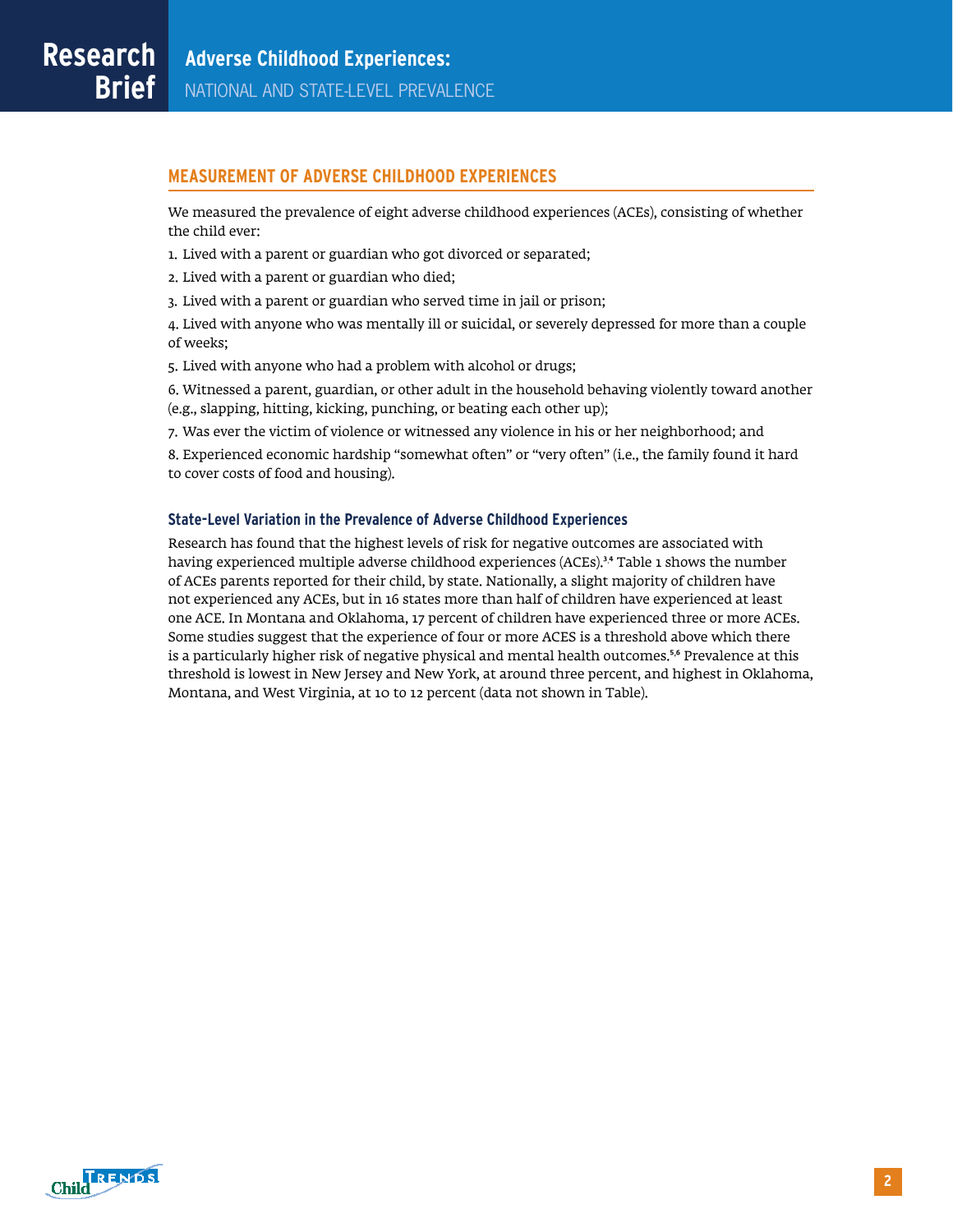| <b>State</b>                | <b>Number Of Adverse Childhood Experiences</b> |                |                 |  |  |  |  |
|-----------------------------|------------------------------------------------|----------------|-----------------|--|--|--|--|
|                             | $\mathbf 0$                                    | 1 OR 2<br>$3+$ |                 |  |  |  |  |
| <b>United States</b>        | 54                                             | 35             | 11              |  |  |  |  |
|                             |                                                |                |                 |  |  |  |  |
| Alaska                      | 51                                             | 35             | 14              |  |  |  |  |
| Alabama                     | 48                                             | 40             | 12              |  |  |  |  |
| <b>Arkansas</b>             | 45                                             | 41             | 14              |  |  |  |  |
| Arizona                     | 44                                             | 40<br>33       | 15<br>9         |  |  |  |  |
| California                  | 57                                             |                |                 |  |  |  |  |
| Colorado                    | 57                                             | 33             | 10              |  |  |  |  |
| Connecticut                 | 61                                             | 32             | 7               |  |  |  |  |
| <b>District of Columbia</b> | 51                                             | 37             | 11              |  |  |  |  |
| <b>Delaware</b>             | 52                                             | 35             | 13              |  |  |  |  |
| Florida                     | 49                                             | 42             | 9               |  |  |  |  |
| Georgia                     | 53                                             | 38             | 9               |  |  |  |  |
| Hawaii                      | 56                                             | 35             | 9               |  |  |  |  |
| lowa                        | 55                                             | 33             | 12              |  |  |  |  |
| Idaho                       | 50                                             | 35             | 15              |  |  |  |  |
| <b>Illinois</b>             | 59                                             | 32             | 9               |  |  |  |  |
| Indiana                     | 49                                             | 36             | 15              |  |  |  |  |
| Kansas                      | 54                                             | 34             | 12              |  |  |  |  |
| Kentucky                    | 46                                             | 37             | 16              |  |  |  |  |
| Louisiana                   | 50                                             | 38             | 12              |  |  |  |  |
| <b>Massachusetts</b>        | 58                                             | 33             | 9               |  |  |  |  |
| Maryland                    | 61                                             | 31             | 8               |  |  |  |  |
| <b>Maine</b>                | 48                                             | 37             | 15              |  |  |  |  |
| Michigan                    | 51                                             | 35             | 14              |  |  |  |  |
| Minnesota                   | 56                                             | 34             | 10              |  |  |  |  |
| Missouri                    | 52                                             | 35             | 12              |  |  |  |  |
| Mississippi                 | 46                                             | 39             | 15              |  |  |  |  |
| Montana                     | 48                                             | 35             | 17              |  |  |  |  |
| North Carolina              | 52                                             | 36             | 12 <sup>°</sup> |  |  |  |  |
| North Dakota                | 58                                             | 32             | 10              |  |  |  |  |
| Nebraska                    | 56                                             | 32             | $\mathbf{11}$   |  |  |  |  |
| <b>New Hampshire</b>        | 55                                             | 33             | 12              |  |  |  |  |
| New Jersey                  | 61                                             | 32             | $\overline{7}$  |  |  |  |  |
| <b>New Mexico</b>           | 47                                             | 39             | 14              |  |  |  |  |
| Nevada                      | 47                                             | 40             | 13              |  |  |  |  |

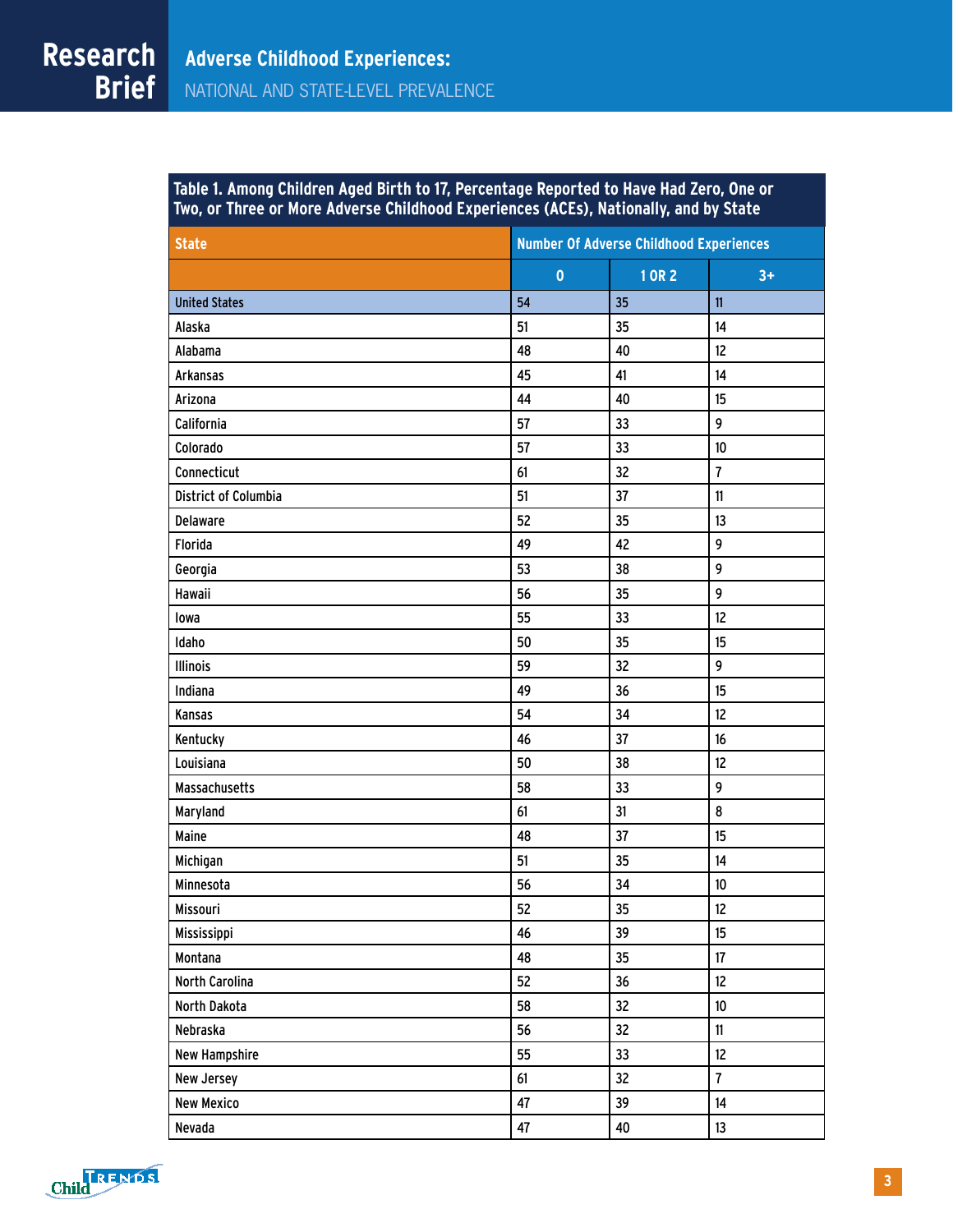| Table 1. Among Children Aged Birth to 17, Percentage Reported to Have Had Zero, One or ;                 |  |
|----------------------------------------------------------------------------------------------------------|--|
| <u>Two, or Three or More</u> Adverse Childhood Experiences (ACEs), Nationally, and by State <sub>I</sub> |  |

| <b>State</b>     | <b>NUMBER OF ADVERSE CHILDHOOD EXPERIENCES</b> |        |               |  |  |  |  |
|------------------|------------------------------------------------|--------|---------------|--|--|--|--|
|                  | $\mathbf{0}$                                   | 1 OR 2 | $3+$          |  |  |  |  |
| <b>New York</b>  | 58                                             | 34     | 8             |  |  |  |  |
| Ohio             | 50                                             | 36     | 14            |  |  |  |  |
| <b>Oklahoma</b>  | 45                                             | 38     | 17            |  |  |  |  |
| <b>Oregon</b>    | 50                                             | 35     | 15            |  |  |  |  |
| Pennsylvania     | 54                                             | 34     | 12            |  |  |  |  |
| Rhode Island     | 53                                             | 37     | 11            |  |  |  |  |
| South Carolina   | 49                                             | 39     | 12            |  |  |  |  |
| South Dakota     | 58                                             | 30     | 11            |  |  |  |  |
| <b>Tennessee</b> | 48                                             | 38     | 13            |  |  |  |  |
| Texas            | 54                                             | 36     | 10            |  |  |  |  |
| Utah             | 59                                             | 31     | 9             |  |  |  |  |
| Virginia         | 58                                             | 34     | 8             |  |  |  |  |
| Vermont          | 50                                             | 38     | $\mathbf{11}$ |  |  |  |  |
| Washington       | 53                                             | 36     | 11            |  |  |  |  |
| Wisconsin        | 54                                             | 35     | 11            |  |  |  |  |
| West Virginia    | 48                                             | 36     | 16            |  |  |  |  |
| Wyoming          | 52                                             | 34     | 15            |  |  |  |  |

#### **Economic Hardship is the Most Common Adverse Childhood Experience**

By far, the most common ACEs in all 50 states are economic hardship, and parental divorce or separation (Table 2). Nationally, just over one in four children ages birth through 17 has experienced economic hardship somewhat or very often. Only in Iowa, Michigan, and Vermont is divorce more prevalent than economic hardship (in Wyoming and Oklahoma they are equally prevalent). In most states (45), living with a parent who has an alcohol- or drug-use problem is the third-most-prevalent ACE (national prevalence is about one in ten children). Death of a parent is experienced by three percent of children nationally and is relatively rare in all states: only in the District of Columbia and Mississippi is prevalence greater than five percent (seven and six percent, respectively).

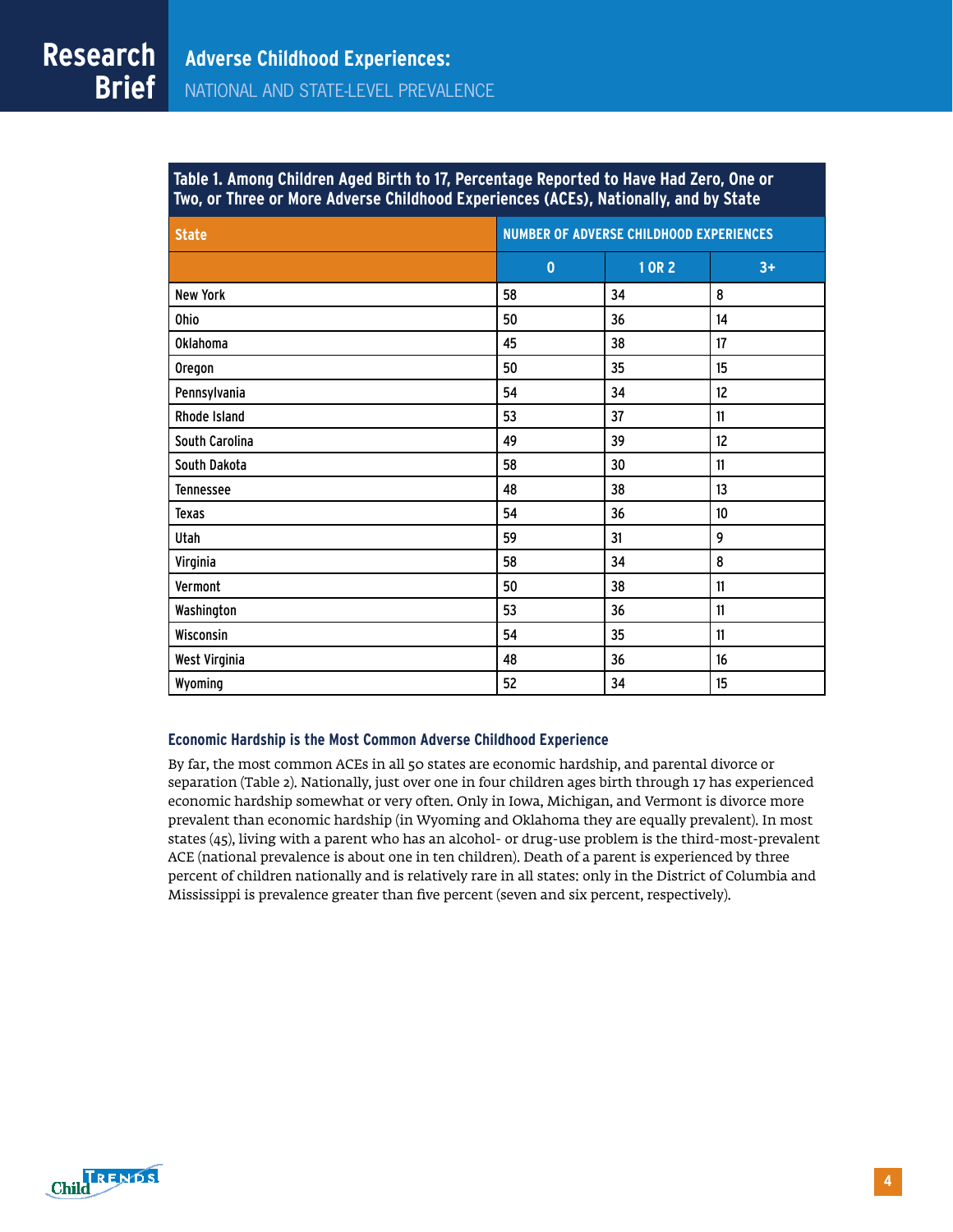**Research Table 2. Four Most Common Adverse Childhood Experiences (and percentage prevalence) Among Children Ages Birth through 17, Nationally, and by State**

| <b>State</b>                | <b>Highest</b>         | 2 <sub>nd</sub>        | 3rd                                                  | 4th                                       |  |
|-----------------------------|------------------------|------------------------|------------------------------------------------------|-------------------------------------------|--|
| <b>United States</b>        | Economic Hardship (26) | Divorce (20)           | Alcohol (11)                                         | Violence (9)<br>Mental Illness (9)        |  |
| Alaska                      | Economic Hardship (25) | Divorce (24)           | Alcohol (15)                                         | Mental Illness (11)                       |  |
| Alabama                     | Economic Hardship (29) | Divorce (23)           | Alcohol (11)                                         | Mental Illness (10)                       |  |
| Arkansas                    | Economic Hardship (33) | Divorce (26)           | Alcohol (13)                                         | Mental Illness (11)                       |  |
| Arizona                     | Economic Hardship (34) | Divorce (24)           | Alcohol (16)                                         | Violence (11)                             |  |
| California                  | Economic Hardship (22) | Divorce (17)           | Alcohol (11)                                         | Violence (8)                              |  |
| Colorado                    | Economic Hardship (23) | Divorce (21)           | Alcohol (10)                                         | Mental Illness (9)                        |  |
| Connecticut                 | Economic Hardship (22) | Divorce (16)           | Alcohol (8)                                          | Mental Illness (8)                        |  |
| <b>District of Columbia</b> | Economic Hardship (24) | Violence (17)          | Divorce (15)                                         | Incarceration (8)                         |  |
| Delaware                    | Economic Hardship (25) | Divorce (21)           | Violence (12)                                        | Alcohol (7)                               |  |
| Florida                     | Economic Hardship (30) | Divorce (20)           | Alcohol (9)                                          | Incarceration (8)                         |  |
| Georgia                     | Economic Hardship (26) | Divorce (19)           | Violence (8)<br>Alcohol (8)<br>Incarceration (8)     | Domestic Violence (7)                     |  |
| <b>Hawaii</b>               | Economic Hardship (21) | Divorce (17)           | Violence (11)<br>Alcohol (11)                        | Domestic Violence (8)                     |  |
| lowa                        | Divorce (22)           | Economic Hardship (22) | Alcohol (13)<br>Mental Illness (13)                  | Domestic Violence (8)                     |  |
| Idaho                       | Economic Hardship (27) | Divorce (25)           | Alcohol (14)                                         | Mental Illness (13)                       |  |
| <b>Illinois</b>             | Economic Hardship (23) | Divorce (16)           | Alcohol (9)                                          | Violence (8)                              |  |
| Indiana                     | Economic Hardship (28) | Divorce (24)           | Alcohol (13)                                         | Incarceration (11)<br>Mental Illness (11) |  |
| Kansas                      | Economic Hardship (28) | Divorce (22)           | Mental Illness (10)<br>Alcohol (10)                  | Violence (8)                              |  |
| Kentucky                    | Economic Hardship (30) | Divorce (29)           | Alcohol (14)                                         | Incarceration (13)                        |  |
| Louisiana                   | Economic Hardship (27) | Divorce (23)           | Mental Illness (10)<br>Alcohol (10)<br>Violence (10) | Incarceration (8)                         |  |
| <b>Massachusetts</b>        | Economic Hardship (22) | Divorce (19)           | Alcohol (11)                                         | Mental Illness (9)                        |  |
| Maryland                    | Economic Hardship (20) | Divorce (17)           | Alcohol (8)<br>Violence (8)                          | Mental Illness (7)                        |  |
| Maine                       | Economic Hardship (29) | Divorce (27)           | Alcohol (14)                                         | Mental Illness (13)                       |  |
| Michigan                    | Divorce (26)           | Economic Hardship (25) | Alcohol (13)                                         | Mental Illness (11)                       |  |
| Minnesota                   | Economic Hardship (22) | Divorce (20)           | Alcohol (13)                                         | Mental Illness (9)                        |  |
|                             |                        |                        |                                                      |                                           |  |

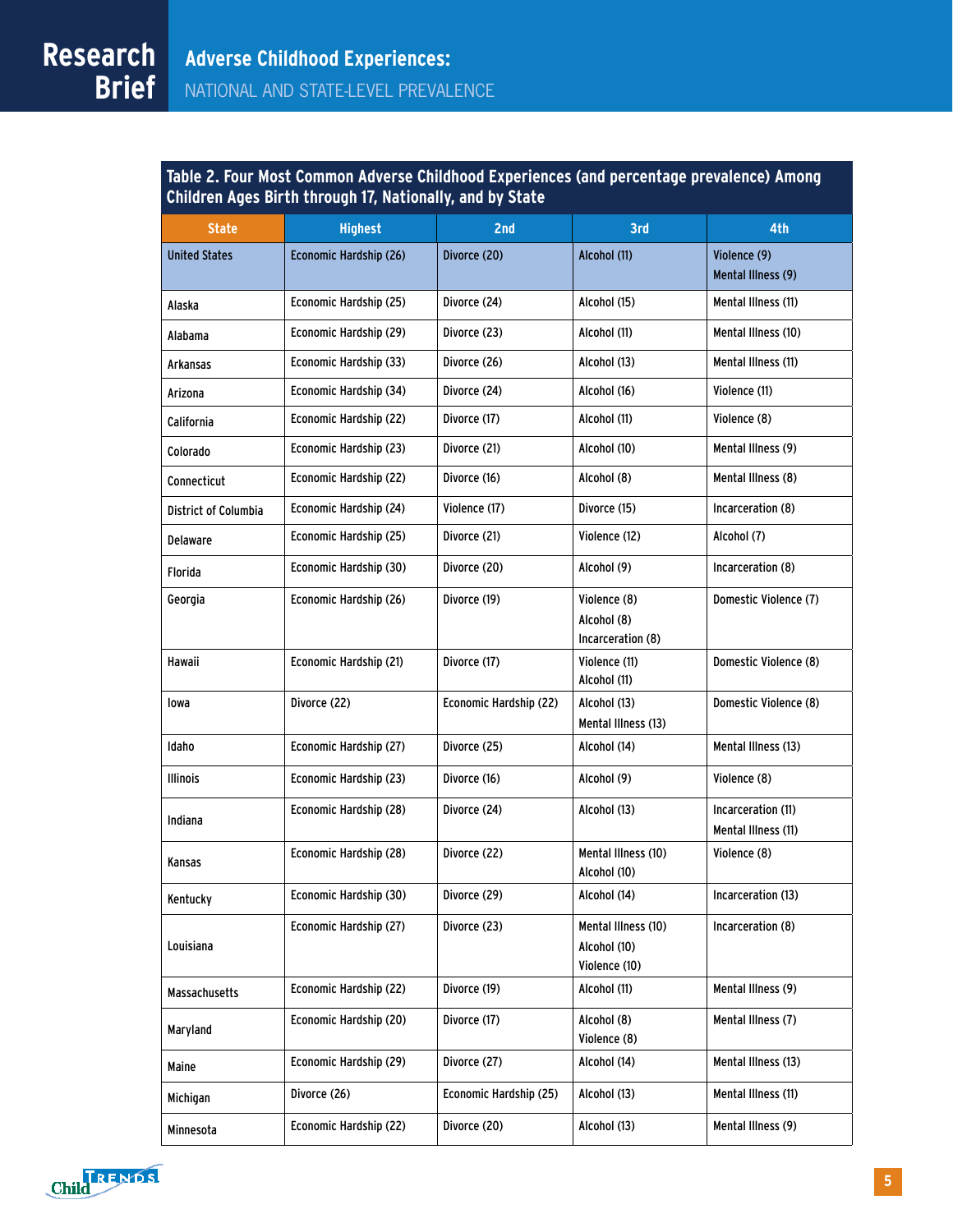**Research Table 2. Four Most Common Adverse Childhood Experiences (and percentage prevalence) among Children ages Birth through 17, Nationally, and by State**

| <b>State</b>          | <b>Highest</b>                         | 2nd                                 | 3rd                                                  | 4th                   |
|-----------------------|----------------------------------------|-------------------------------------|------------------------------------------------------|-----------------------|
| Missouri              | Economic Hardship (28)                 | Divorce (23)                        | Alcohol (11)<br>Mental Illness (11)                  | Violence (8)          |
| Mississippi           | Economic Hardship (32)                 | Divorce (22)                        | Alcohol (13)                                         | Violence (12)         |
| Montana               | Economic Hardship (28)                 | Divorce (26)                        | Alcohol (19)                                         | Mental Illness (14)   |
| <b>North Carolina</b> | Economic Hardship (27)                 | Divorce (21)                        | Mental Illness (10)<br>Violence (10)<br>Alcohol (10) | Domestic Violence (9) |
| North Dakota          | Economic Hardship (22)                 | Divorce (20)                        | Alcohol (13)                                         | Mental Illness (10)   |
| Nebraska              | Economic Hardship (22)                 | Divorce (21)                        | Alcohol (12)                                         | Incarceration (9)     |
| New Hampshire         | Economic Hardship (23)                 | Divorce (22)                        | Alcohol (12)                                         | Mental Illness (11)   |
| New Jersey            | Economic Hardship (22)                 | Divorce (15)                        | Alcohol (9)                                          | Mental Illness (6)    |
| <b>New Mexico</b>     | Economic Hardship (28)                 | Divorce (25)                        | Alcohol (17)                                         | Violence (12)         |
| Nevada                | Economic Hardship (30)                 | Divorce (23)                        | Alcohol (13)                                         | Mental Illness (10)   |
| <b>New York</b>       | Economic Hardship (22)                 | Divorce (15)                        | Violence (10)                                        | Domestic Violence (7) |
| <b>Ohio</b>           | Economic Hardship (27)                 | Divorce (23)                        | Violence (13)                                        | Alcohol (12)          |
| <b>Oklahoma</b>       | Economic Hardship (30)<br>Divorce (30) | Alcohol (17)                        | Violence (13)                                        | Mental Illness (12)   |
| Oregon                | Economic Hardship (29)                 | Divorce (23)                        | Alcohol (17)                                         | Mental Illness (14)   |
| Pennsylvania          | Economic Hardship (25)                 | Divorce (19)                        | Alcohol (10)<br>Mental Illness (10)<br>Violence (10) | Domestic Violence (8) |
| Rhode Island          | Economic Hardship (29)                 | Divorce (19)                        | Alcohol (12)                                         | Mental Illness (11)   |
| South Carolina        | Economic Hardship (27)                 | Divorce (23)                        | Alcohol (11)                                         | Mental Illness (10)   |
| South Dakota          | Economic Hardship (21)                 | Divorce (19)                        | Alcohol (12)                                         | Incarceration (8)     |
| Tennessee             | Economic Hardship (31)                 | Divorce (25)                        | Alcohol (12)                                         | Mental Illness (11)   |
| Texas                 | Economic Hardship (29)                 | Divorce (20)                        | Alcohol (10)                                         | Mental Illness (8)    |
| Utah                  | Economic Hardship (24)                 | Divorce (17)                        | Mental Illness (10)<br>Alcohol (10)                  | Domestic Violence (7) |
| Virginia              | Economic Hardship (21)                 | Divorce (18)                        | Alcohol (8)<br>Mental Illness (8)                    | Violence (7)          |
| Vermont               | Divorce (26)                           | <b>Economic Hardship</b><br>(25)    | Alcohol (15)                                         | Mental Illness (11)   |
| Washington            | Economic Hardship (25)                 | Divorce (21)                        | Alcohol (12)<br>Mental Illness (12)                  | Violence (9)          |
| Wisconsin             | Economic Hardship (25)                 | Divorce (20)                        | Alcohol (10)<br>Mental Illness (10)                  | Violence (8)          |
| West Virginia         | Economic Hardship (29)                 | Divorce (28)                        | Alcohol (14)                                         | Mental Illness (12)   |
| Wyoming               | Economic Hardship (25)<br>Divorce (25) | Alcohol (13)<br>Mental Illness (13) | Violence (10)                                        | Incarceration (9)     |

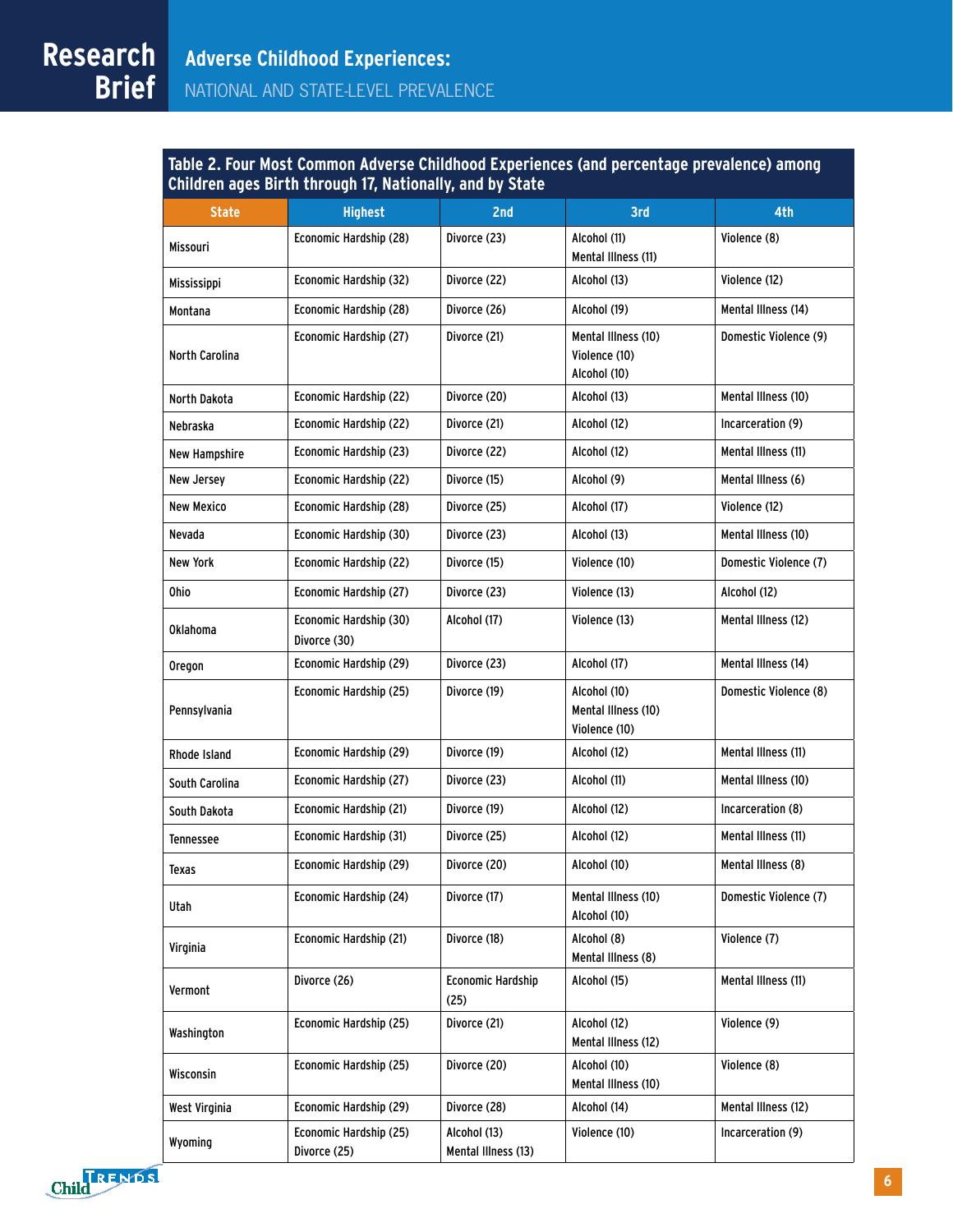#### **The Prevalence of Specific Adverse Childhood Experiences Varies by Age (Except for Economic Hardship)**

The prevalence of most ACEs naturally increases by age, since parents were asked whether their child had "ever" had the experience. As Table 3 shows, older children are more likely than younger children to have ever experienced each of the adverse childhood experiences, except for economic hardship, which is reported for 25 to 26 percent of children regardless of age. This reflects the high rates of poverty experienced by families with young children.

Divorce is the second-most-common ACE experienced by children in each age group. About equal numbers of children ages birth to five have lived with someone who has an alcohol or drug problem, or have lived with someone with mental illness. Living with someone with an alcohol or drug-use problem is reported among 12 percent of 6- to 11-year-olds and 15 percent of 12- to 17-year-olds. One in seven 12- to 17-year-olds (14 percent) was the victim of, or witness to, neighborhood violence.

State-level rates for specific ACEs vary greatly for a given age group. For example, in the District of Columbia, 32 percent of 12- to 17-year-olds have experienced violence, compared with 14 percent nationally and 10 percent in Connecticut. In Mississippi, 15 percent of 12- to 17-year-olds, and nine percent of children under five, have witnessed domestic violence in their home, compared with national rates of ten and four percent, respectively.

| <b>ACE</b>                                        | <b>National Prevalence</b><br>(Percentage) | <b>Range of State-Level Prevalence</b><br>(Lowest - Highest Percentage) |  |  |  |  |  |  |  |
|---------------------------------------------------|--------------------------------------------|-------------------------------------------------------------------------|--|--|--|--|--|--|--|
| Somewhat or very often hard to get by on income   |                                            |                                                                         |  |  |  |  |  |  |  |
| All children                                      | 26                                         | 20 (MD) - 34 (AZ)                                                       |  |  |  |  |  |  |  |
| 0 to 5                                            | 25                                         | $17 (ND) - 34 (AZ)$                                                     |  |  |  |  |  |  |  |
| 6 to 11                                           | 26                                         | 18 (HI) - 34 (NJ)                                                       |  |  |  |  |  |  |  |
| 12 to 17                                          | 26                                         | 17 (VT) - 38 (AZ)                                                       |  |  |  |  |  |  |  |
| Lived with parent/guardian who separated/divorced |                                            |                                                                         |  |  |  |  |  |  |  |
| All children                                      | 20                                         | $15(DC) - 30(0K)$                                                       |  |  |  |  |  |  |  |
| 0 <sub>to</sub> 5                                 | 10                                         | $6$ (NY) - 18 (KY)                                                      |  |  |  |  |  |  |  |
| 6 to 11                                           | 22                                         | $14$ (CT) - 35 (OK)                                                     |  |  |  |  |  |  |  |
| 12 to 17                                          | 28                                         | $21 (NJ) - 39 (OK)$                                                     |  |  |  |  |  |  |  |
| Lived with someone with alcohol or drug problems  |                                            |                                                                         |  |  |  |  |  |  |  |
| All children                                      | 11                                         | $6$ (NY) - 19 (MT)                                                      |  |  |  |  |  |  |  |
| $0$ to 5                                          | 6                                          | $1(DC) - 14(MT)$                                                        |  |  |  |  |  |  |  |
| 6 to 11                                           | 12                                         | $6$ (NY) - 20 (NM)                                                      |  |  |  |  |  |  |  |
| 12 to 17                                          | 15                                         | 10 (VA) - 26 (AZ)                                                       |  |  |  |  |  |  |  |

#### **Table 3. Prevalence of Specific Reported Adverse Childhood Experiences (ACEs), Total, and by Age**

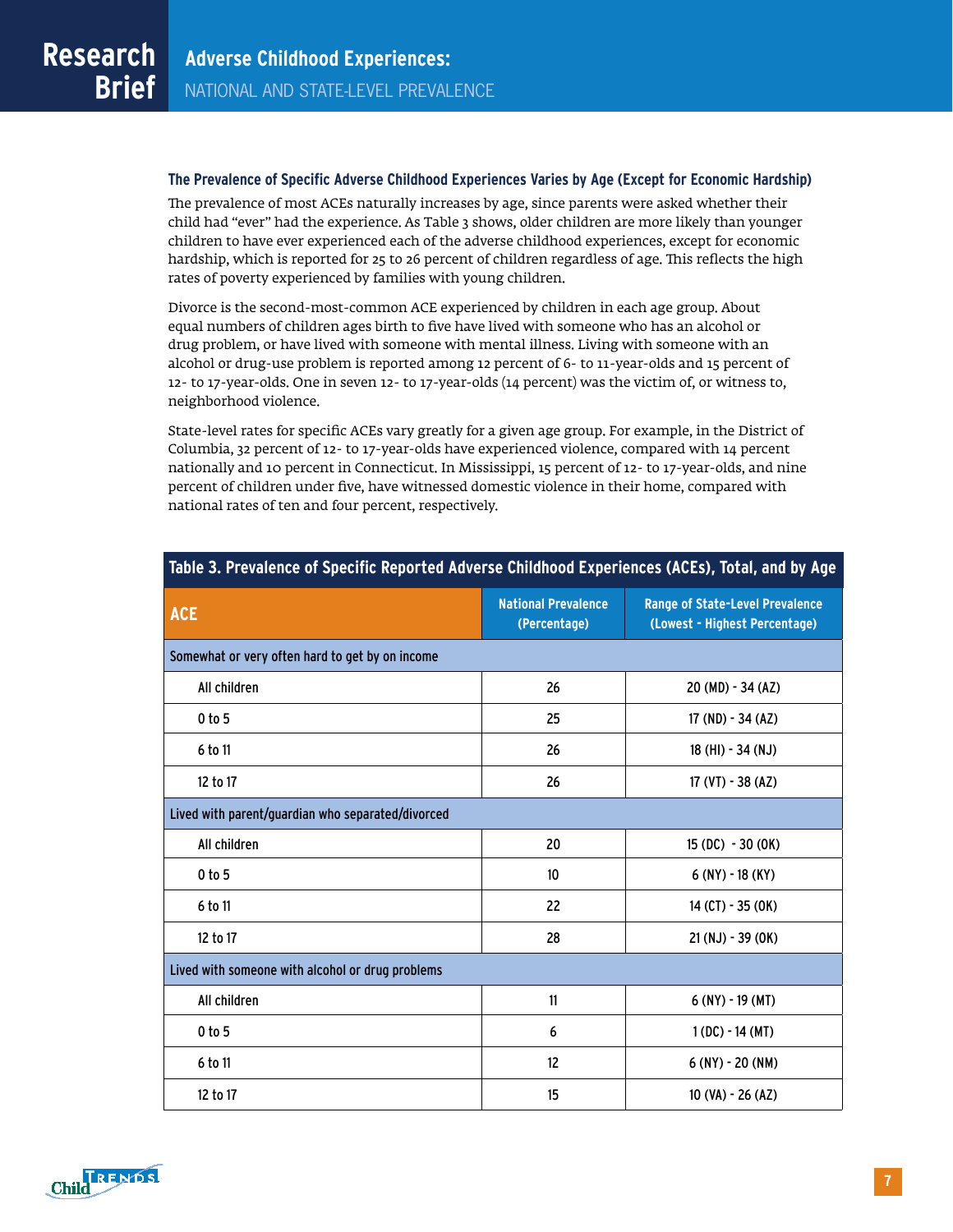| Table 3. Prevalence of Specific Reported Adverse Childhood Experiences (ACEs), Total, and by Age |                                            |                                                                         |  |  |  |  |  |
|--------------------------------------------------------------------------------------------------|--------------------------------------------|-------------------------------------------------------------------------|--|--|--|--|--|
| <b>ACE</b>                                                                                       | <b>National Prevalence</b><br>(Percentage) | <b>Range of State-Level Prevalence</b><br>(Lowest - Highest Percentage) |  |  |  |  |  |
| Lived with someone who was mentally ill                                                          |                                            |                                                                         |  |  |  |  |  |
| All children                                                                                     | 9                                          | $5$ (CA) - 14 (MT)                                                      |  |  |  |  |  |
| 0 to 5                                                                                           | 6                                          | $2 (ND) - 10 (MI)$                                                      |  |  |  |  |  |
| 6 to 11                                                                                          | 8                                          | $4$ (CA) - 17 (MT)                                                      |  |  |  |  |  |
| 12 to 17                                                                                         | 12                                         | 7 (VA) - 19 (ME)                                                        |  |  |  |  |  |
| Victim or witness to violence in neighborhood                                                    |                                            |                                                                         |  |  |  |  |  |
| All children                                                                                     | 9                                          | $5(NY) - 17(DC)$                                                        |  |  |  |  |  |
| 0 to 5                                                                                           | 3                                          | $1$ (IL) - 6 (OH)                                                       |  |  |  |  |  |
| 6 to 11                                                                                          | 8                                          | $4(NJ) - 19(DC)$                                                        |  |  |  |  |  |
| 12 to 17                                                                                         | 14                                         | $10$ (CT) - 32 (DC)                                                     |  |  |  |  |  |
| Witness to domestic violence                                                                     |                                            |                                                                         |  |  |  |  |  |
| All children                                                                                     | $\overline{1}$                             | $5(NJ) - 11(0K)$                                                        |  |  |  |  |  |
| 0 to 5                                                                                           | 4                                          | $2 (CO) - 9 (MS)$                                                       |  |  |  |  |  |
| 6 to 11                                                                                          | 8                                          | $4(NJ) - 13(0K)$                                                        |  |  |  |  |  |
| 12 to 17                                                                                         | $10$                                       | $6$ (CT) - 15 (MS)                                                      |  |  |  |  |  |
| Lived with parent/guardian who served time in jail                                               |                                            |                                                                         |  |  |  |  |  |
| All children                                                                                     | $\overline{\mathbf{r}}$                    | $3(NJ) - 13(KY)$                                                        |  |  |  |  |  |
| 0 to 5                                                                                           | 5                                          | $1(HI) - 12(KY)$                                                        |  |  |  |  |  |
| 6 to 11                                                                                          | 8                                          | $2(NY) - 16(NM)$                                                        |  |  |  |  |  |
| 12 to 17                                                                                         | 8                                          | $4 (NY) - 15 (KY)$                                                      |  |  |  |  |  |
| Lived with parent/guardian who died                                                              |                                            |                                                                         |  |  |  |  |  |
| All children                                                                                     | $\overline{\mathbf{3}}$                    | $2(CT) - 7(DC)$                                                         |  |  |  |  |  |
| $0$ to $5$                                                                                       | $\mathbf{1}$                               | $0(KS) - 4(DC)$                                                         |  |  |  |  |  |
| 6 to 11                                                                                          | $\mathbf{3}$                               | $1(MN) - 8(MS)$                                                         |  |  |  |  |  |
| 12 to 17                                                                                         | 5                                          | $1$ (CT) - 12 (DC)                                                      |  |  |  |  |  |



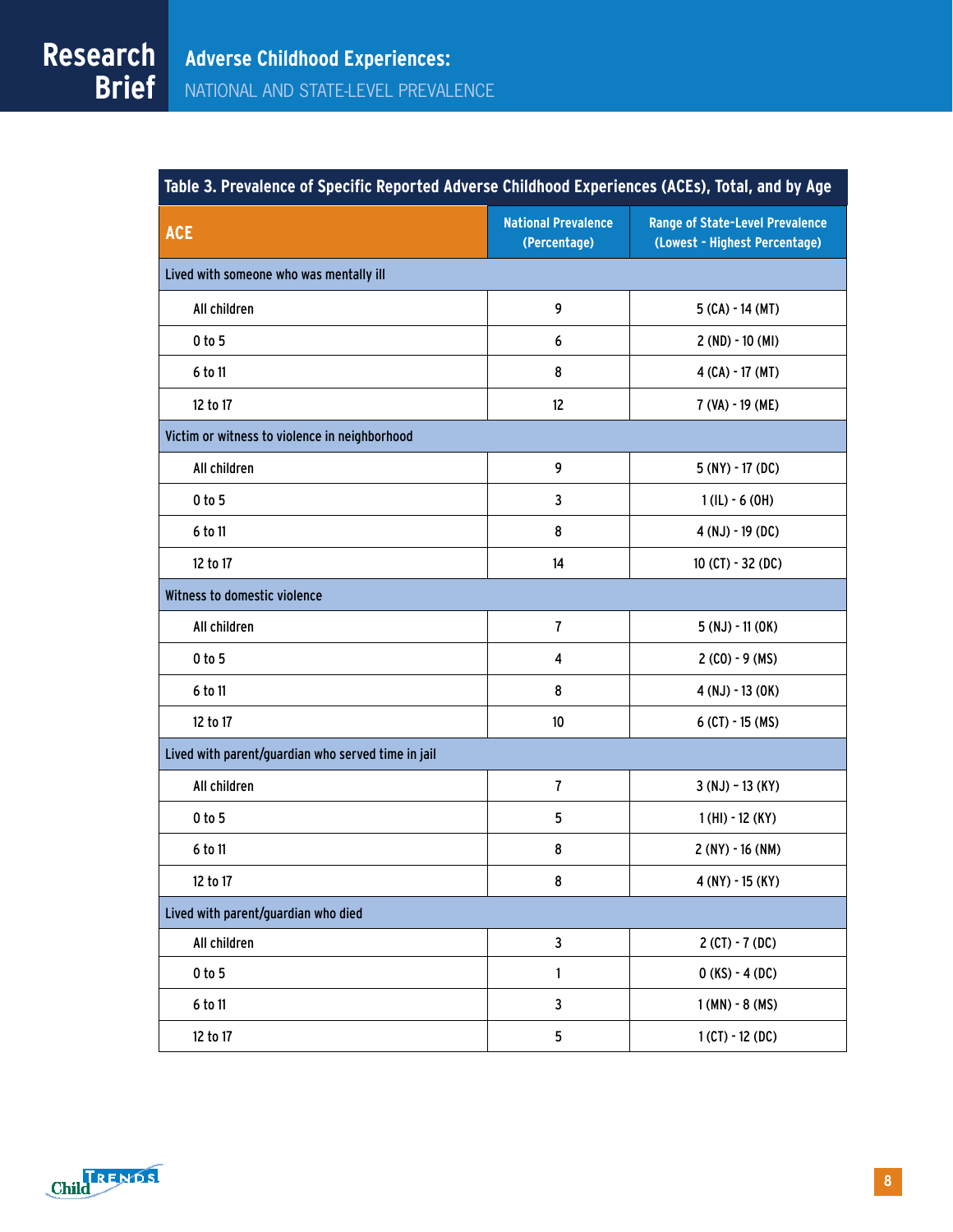#### **States in the Lowest and Highest Quartiles for Each Adverse Childhood Experience**

Identifying which states fall into the highest and lowest quartiles of the distribution of prevalence rates provides another perspective on state-level variation. Although, as Table 3 shows, the states with the highest and lowest prevalence vary by ACE and by age group, some states stand out as having consistently high or low prevalence.

Two states–Connecticut and New Jersey–have rates in the lowest quartile for all eight ACEs, whereas Oklahoma has rates in the highest quartile for all ACEs (see Table 4). Other states have consistently high or low prevalence, relatively speaking, across most, but not all, ACEs. For example, Virginia is in the lowest quartile for all ACEs, except for the death of a parent, for which prevalence falls around the national average. Michigan is among the states with the highest prevalence for three ACES: ever lived with someone with mental illness, ever had a parent in jail, and ever lived with a parent who divorced or separated. However, Michigan is also among the states with the lowest prevalence of having witnessed domestic violence, and around the national average for all other ACEs. Policymakers may benefit from taking a closer look at the prevalence of specific adverse experiences among the children in their own state.

#### **Table 4. States in the Lowest and Highest Quartiles for Prevalence of Reported Adverse Childhood Experience, and State Percentage Prevalence**

|                |                | <b>Economic</b><br>hardship |           | Divorce/<br><b>Separation</b> | Alcohol/<br><b>Drug</b> |                | <b>illness</b> | <b>Mental</b>  |           | <b>Violence</b> | <b>Incarceration</b> |                         |           | <b>Death</b>            |                | <b>Domestic</b><br>violence |
|----------------|----------------|-----------------------------|-----------|-------------------------------|-------------------------|----------------|----------------|----------------|-----------|-----------------|----------------------|-------------------------|-----------|-------------------------|----------------|-----------------------------|
|                | <b>MD</b>      | 20                          | DC        | 15                            | <b>NY</b>               | 6              | CA             | 5              | <b>NJ</b> | 5               | <b>NJ</b>            | 3                       | CT        | $\mathbf{1}$            | <b>NJ</b>      | 5                           |
|                | HI             | 21                          | <b>NY</b> | 15                            | <b>DC</b>               | $\overline{1}$ | FL.            | 6              | <b>CT</b> | 6               | <b>NY</b>            | $\overline{\mathbf{4}}$ | <b>UT</b> | $\overline{c}$          | <b>CT</b>      | 5                           |
|                | VA             | 21                          | <b>NJ</b> | 15                            | VA                      | 8              | GA             | 6              | UT        | 6               | CT                   | 5                       | <b>ME</b> | $\overline{2}$          | VT             | 6                           |
|                | <b>SD</b>      | 21                          | CT        | 16                            | GA                      | 8              | <b>NJ</b>      | 6              | VA        | $\overline{1}$  | R <sub>1</sub>       | 5                       | <b>MN</b> | $\overline{c}$          | <b>MA</b>      | $\boldsymbol{6}$            |
|                | <b>MA</b>      | 22                          | IL        | 16                            | CT                      | 8              | <b>NY</b>      | $\overline{1}$ | <b>NE</b> | $\overline{1}$  | C <sub>0</sub>       | 5                       | <b>WA</b> | $\overline{c}$          | VA             | $\boldsymbol{6}$            |
| <b>Lowest</b>  | <b>MN</b>      | 22                          | CA        | 17                            | <b>MD</b>               | 8              | IL             | $\overline{1}$ | <b>NH</b> | $\overline{1}$  | MA                   | 5                       | <b>ND</b> | $\overline{c}$          | IL             | $\boldsymbol{6}$            |
| Quartile       | <b>ND</b>      | 22                          | <b>MD</b> | 17                            | IL                      | 9              | <b>MD</b>      | $\overline{1}$ | <b>TX</b> | $\overline{1}$  | UT                   | 5                       | <b>NE</b> | $\overline{c}$          | C <sub>0</sub> | $\boldsymbol{6}$            |
|                | IA             | 22                          | H1        | 17                            | <b>NJ</b>               | 9              | H1             | $\overline{1}$ | <b>ND</b> | $\overline{1}$  | <b>MN</b>            | 5                       | IA        | $\overline{c}$          | <b>MD</b>      | $\boldsymbol{6}$            |
|                | <b>NY</b>      | 22                          | UT        | 17                            | FL                      | 9              | DC             | 8              | IA        | $\overline{1}$  | HI                   | 5                       | <b>SD</b> | $\overline{c}$          | <b>RI</b>      | $\overline{1}$              |
|                | <b>NJ</b>      | 22                          | VA        | 18                            | NC                      | 10             | SD             | 8              | WI        | 8               | <b>NH</b>            | 5                       | <b>NV</b> | $\overline{c}$          | UT             | $\overline{1}$              |
|                | CT             | 22                          | R1        | 19                            | <b>TX</b>               | 10             | VA             | 8              | FL.       | 8               | CA                   | 5                       | CA        | $\overline{c}$          | CA             | $\overline{1}$              |
|                | <b>NE</b>      | 22                          | PA        | 19                            | CO                      | 10             | <b>CT</b>      | 8              | CA        | 8               | VA                   | 6                       | <b>NJ</b> | $\overline{c}$          | <b>TN</b>      | $\overline{1}$              |
|                | R <sub>1</sub> | 29                          | <b>WY</b> | 25                            | IN                      | 13             | <b>KY</b>      | 11             | <b>NY</b> | 10              | <b>AR</b>            | 9                       | NC        | $\overline{4}$          | IN             | $\bf 8$                     |
|                | <b>WV</b>      | 29                          | <b>NM</b> | 25                            | <b>WV</b>               | 14             | <b>NH</b>      | 11             | <b>AK</b> | 11              | <b>WV</b>            | 9                       | OH        | $\overline{4}$          | 0H             | 8                           |
|                | <b>TX</b>      | 29                          | <b>TN</b> | 25                            | ID                      | 14             | <b>MI</b>      | 11             | IN        | 11              | <b>NE</b>            | 9                       | KY        | $\overline{4}$          | NC             | 9                           |
|                | <b>ME</b>      | 29                          | ID        | 25                            | <b>ME</b>               | 14             | <b>WA</b>      | 12             | H1        | 11              | <b>WY</b>            | 9                       | IN        | $\overline{4}$          | <b>AK</b>      | 9                           |
|                | <b>KY</b>      | 30                          | <b>AR</b> | 26                            | KY                      | 14             | <b>OK</b>      | 12             | <b>AZ</b> | 11              | AK                   | 10                      | <b>SC</b> | $\overline{\mathbf{4}}$ | <b>AR</b>      | 9                           |
| <b>Highest</b> | <b>NV</b>      | 30                          | MI        | 26                            | VT                      | 15             | <b>WV</b>      | 12             | <b>WV</b> | 11              | <b>TN</b>            | 10                      | LA        | $\overline{4}$          | <b>AZ</b>      | 9                           |
| Quartile       | 0K             | 30                          | <b>MT</b> | 26                            | <b>AK</b>               | 15             | IA             | 13             | <b>DE</b> | 12              | <b>NM</b>            | 10                      | <b>NM</b> | $\overline{4}$          | <b>NM</b>      | 9                           |
|                | FL.            | 30                          | VT        | 26                            | <b>AZ</b>               | 15             | <b>WY</b>      | 13             | <b>MS</b> | 12              | MI                   | 10                      | GA        | 5                       | <b>WV</b>      | 9                           |
|                | <b>TN</b>      | 31                          | <b>ME</b> | 27                            | <b>NM</b>               | 17             | <b>ME</b>      | 13             | <b>NM</b> | 12              | OH                   | 10                      | <b>OK</b> | 5                       | <b>KY</b>      | 10                          |
|                | <b>MS</b>      | 32                          | <b>WV</b> | 28                            | 0R                      | 17             | ID             | 13             | OH        | 13              | 0K                   | 10                      | <b>AL</b> | 5                       | <b>MT</b>      | 10                          |
|                | <b>AR</b>      | 33                          | <b>KY</b> | 29                            | <b>OK</b>               | 17             | 0 <sub>R</sub> | 14             | <b>OK</b> | 13              | IN                   | 11                      | <b>MS</b> | 6                       | <b>MS</b>      | 11                          |
|                | <b>AZ</b>      | 34                          | <b>OK</b> | 30                            | <b>MT</b>               | 18             | <b>MT</b>      | 14             | <b>DC</b> | 17              | <b>KY</b>            | 13                      | <b>DC</b> | $\overline{7}$          | <b>OK</b>      | 11                          |

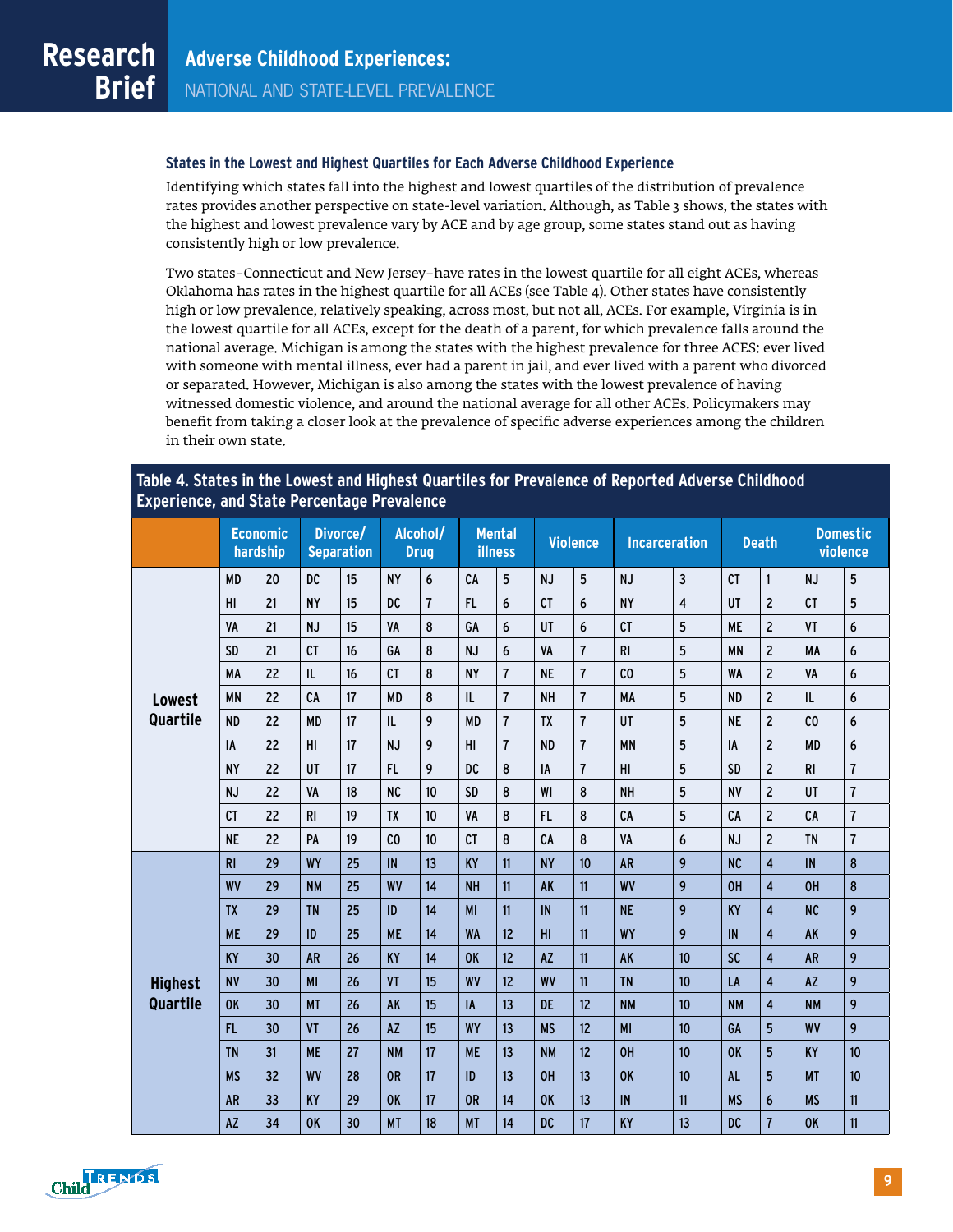Potentially traumatic experiences are common among U.S. children, with more than one in four having been exposed to economic hardship, even in the first five years of life. One in five has experienced parental divorce or separation, and one in ten has lived in a household where an adult has an alcohol or drug problem. More troubling still, more than one in ten children nationally—and, in a few states, about one in six—has experienced three or more adverse experiences. These findings have important implications for children's health and well-being, including the need for increased attention to the early detection and treatment of children affected by trauma, as well as to the conditions in families and communities that contribute to adverse development.

#### **About the Data Used in this Brief**

The National Survey of Children's Health (NSCH) was conducted in 2003, 2007 and 2011/12 in all 50 states and the District of Columbia by the National Center for Health Statistics, with funding from the Maternal and Child Health Bureau, U.S. Department of Health and Human Services. Telephone numbers from a random sampling process are used to contact households, and one child in each household with children is randomly selected to be the focus of the study. An adult in the household knowledgeable about the child answered questions about the child and themselves. The survey is representative of children under 18 years old nationwide and also within each state. A total of 95,677 interviews were completed in 2011/12.

The prevalence of ACEs described in this brief are derived from the following questions asked of parents:

- Did [SAMPLE CHILD] ever live with a parent or guardian who got divorced or separated after [SAMPLE CHILD] was born? (Yes/No)
- Did [SAMPLE CHILD] ever live with a parent or guardian who died? (Yes/No)
- Did [SAMPLE CHILD] ever live with a parent or guardian who served time in jail or prison after [SAMPLE CHILD] was born? (Yes/No)
- Did [SAMPLE CHILD] ever see or hear any parents, guardians, or any other adults in [his/her] home slap, hit, kick, punch, or beat each other up? (Yes/No)
- Was [SAMPLE CHILD] ever the victim of violence or witnessed any violence in [his/her] neighborhood? (Yes/No)
- Did [SAMPLE CHILD] ever live with anyone who was mentally ill or suicidal, or severely depressed for more than a couple of weeks? (Yes/No)
- Did [SAMPLE CHILD] ever live with anyone who had a problem with alcohol or drugs? (Yes/No)
- Since [SAMPLE CHILD] was born, how often has it been very hard to get by on your family's income, for example, it was hard to cover the basics like food or housing? (1: Very Often, 2: Somewhat Often, 3: Not Very Often, 4: Never)

Cases were not included in the analysis if any of the questions were not answered. 1.2% of the sample answered none of the questions, while an additional 3% answered less than all of them.